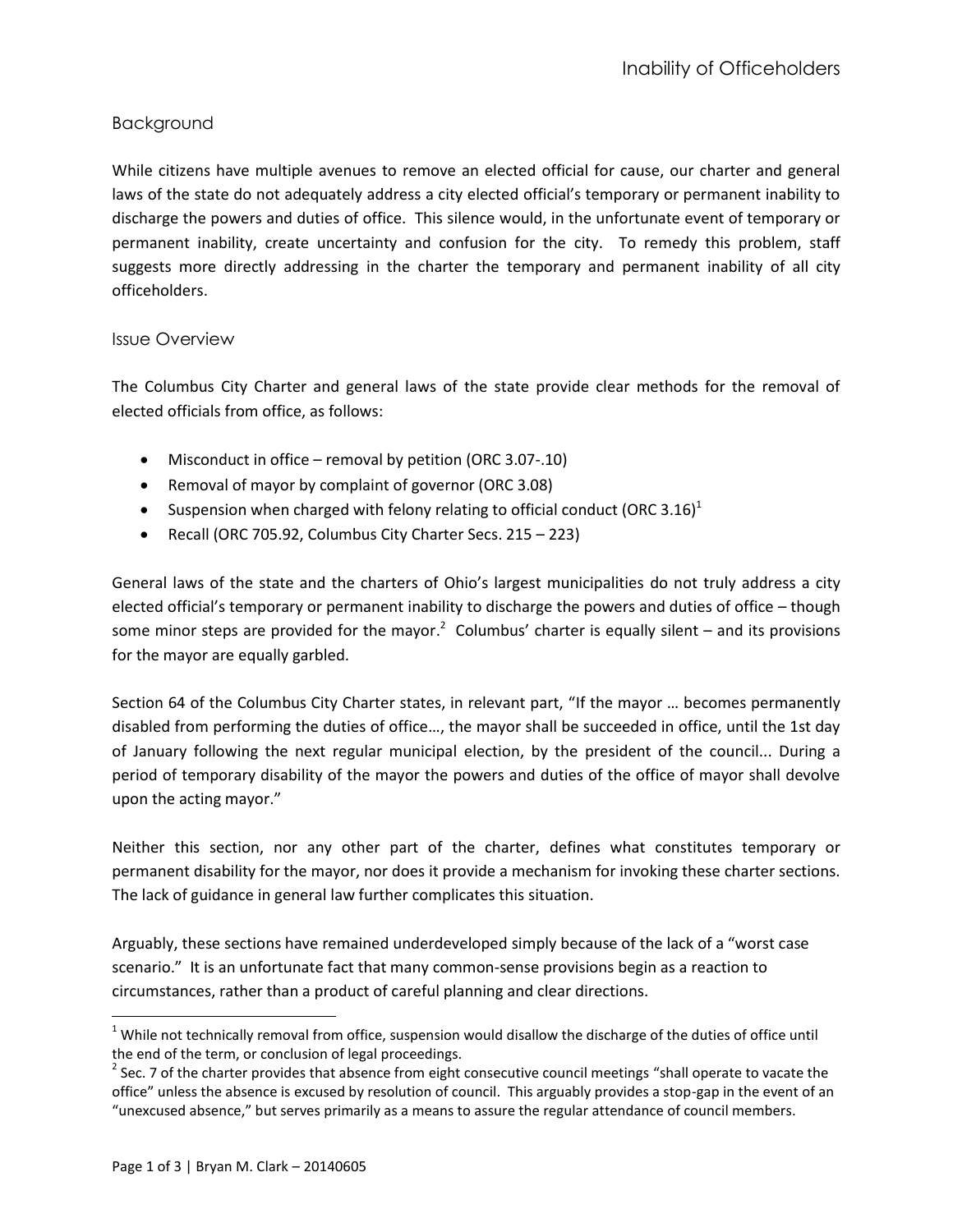How, though, does the charter's silence on temporary and permanent inability of an officeholder play out in the real world?

Imagine, for example, a city official disappears three months after his/her election, leaving the secondin-command with no means of contact. Days turn into weeks, weeks into months. The second-incommand carries out the basic duties of the office – even though he/she was never elected or appointed to a vacant office, and may very well lack the qualifications required to hold the office. Under the current charter, there would be no clear process to vacate the office and allow the appointment of a successor.

Fortunately, the US Constitution provides some possible guidance on this issue. The 25<sup>th</sup> Amendment addresses both the temporary and permanent inability of the president to discharge the powers and duties of office. It establishes clear mechanisms to trigger and rescind temporary inability, and to establish permanent inability. The declaration of inability may only originate within the executive branch and is not limited to commonly referenced disabilities, such as a medical emergency. Rescinding the declaration of inability may only originate in the same. While both the charge and decision regarding permanent inability must begin with the executive branch, only another branch of government – in this instance, congress – may vacate the office. Lastly, a clear line of acting authority exists, as well as a successor in the event of permanent inability.

Based in part on the provisions of the US Constitution, the following elements may best serve Columbus' residents in the event of temporary inability of a city officeholder:

- 1. Define temporary inability as being unable to discharge the powers and duties of office, such inability being of temporary duration.
- 2. Require a signed declaration that establishes the reason for temporary inability.
- 3. Allow either the elected or his/her agent to transmit the declaration.
- 4. Retain the safeguard in Sec. 64 failure to transmit the declaration "…shall not prevent the proper officer from performing the powers and duties of the office…"
- 5. Provide that the declaration be in effect until rescinded or the office is vacated.

Based in part on the provisions of the US Constitution, the following elements may best serve Columbus' residents in the event of permanent inability of a city officeholder:

- 1. Trigger the "permanent inability" provision if both of the following are true: the officeholder has been unable to discharge the powers and duties of office for forty-five consecutive days and no written declaration of temporary inability has been transmitted.
- 2. Require the acting official, or, in the case of council, the presiding officer, to request an appropriate official to file an action in *quo warranto* to vacate the office.
- 3. If the appropriate court rules that the office is vacant, name the successor as otherwise provided for in the charter.